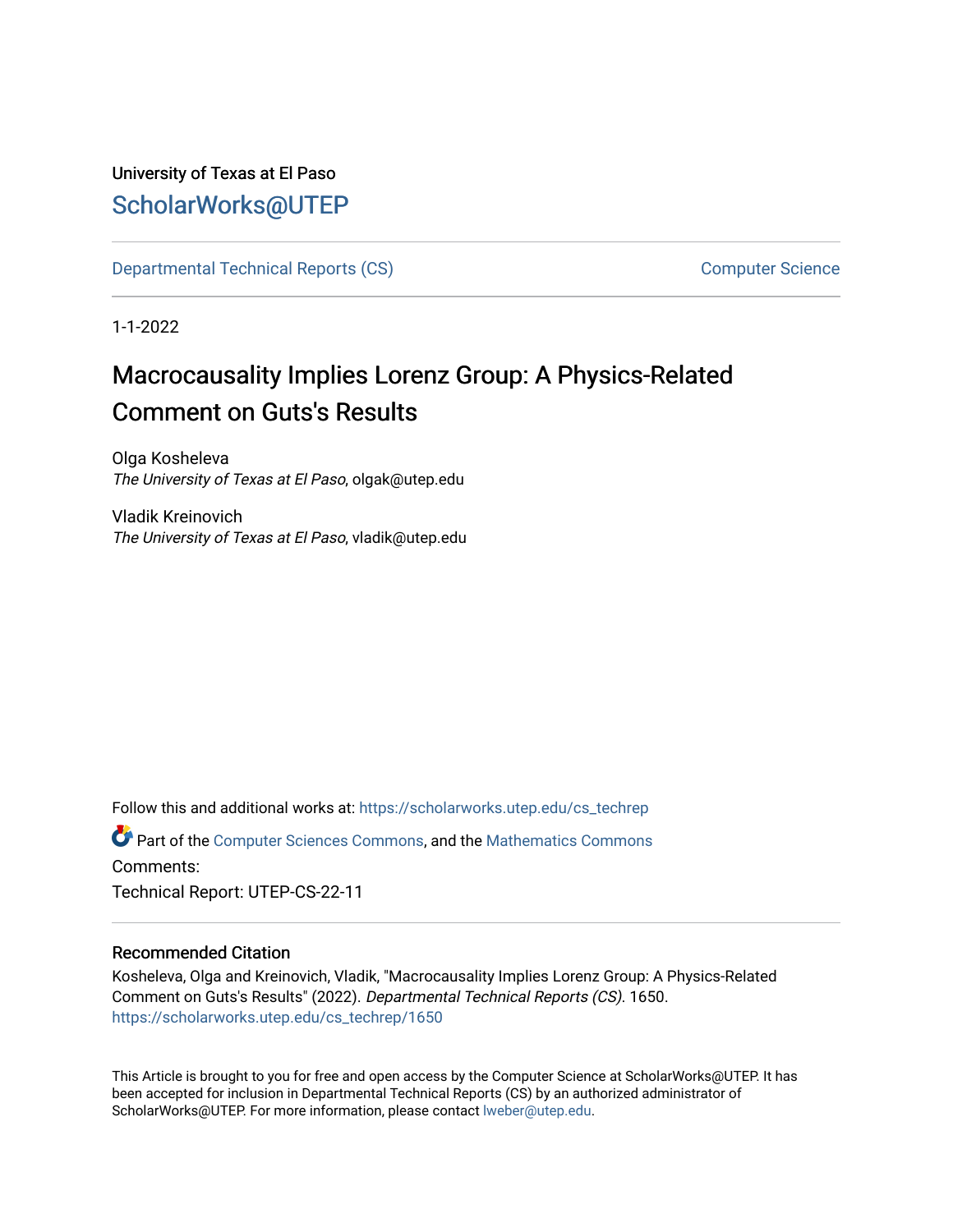Mathematical Structures and Modeling 2022. N.  $X(XX)$ . PP. 1-??

UDC XXX DOI: 10.25513/2222-8772.2022.X.1-??

### MACROCAUSALITY IMPLIES LORENZ GROUP: A PHYSICS-RELATED COMMENT ON GUTS'S RESULTS

Olga Kosheleva

Ph.D. (Phys.-Math.), Associate Professor, e-mail: olgak@utep.edu Vladik Kreinovich Ph.D. (Phys.-Math.), Professor, e-mail: vladik@utep.edu

University of Texas at El Paso, El Paso, Texas 79968, USA

Abstract. It is known that, in the space-time of Special Relativity, causality implies Lorenz group, i.e., if we know which events can causally influence each other, then, based on this information, we can uniquely reconstruct the affine structure of space-time. When the two events are very close, quantum effects, with their probabilistic nature, make it difficult to detect causality. So, the following question naturally arises: can we uniquely reconstruct the affine structure if we only know causality for events which are sufficiently far away from each other? Several positive answers to this question were provided in a recent paper by Alexander Guts. In this paper, we describe a very simple answer to this same question.

Keywords: causality, special relativity, Alexandrv-Zeeman theorem.

#### 1. Introduction

Causality in Special Relativity reminder. According to Special Relativity Theory, an event  $a = (t, x_1, x_2, x_3)$  can causally influence an event  $b = (s, y_1, y_2, y_3)$ (we will denote it by  $a \leq b$ ) if and only if a signal originated in a can reach b while traveling with a speed not exceeding the speed of light  $c$ , i.e., if

$$
s-t \geq c \cdot \sqrt{(x_1 - y_1)^2 + (x_2 - y_2)^2 + (x_3 - y_3)^2}.
$$
 (1)

Causality implies Lorenz group: main result. The famous result by A. D. Alexandrov (see, e.g., [1, 2, 4]) shows that any bijection  $f : \mathbb{R}^4 \to \mathbb{R}^4$  of the 4-D space-time that preserves causality – i.e., for which  $a \leq b$  if and only if  $f(a) \leq f(b) -$  is a composition of rotations, shifts, scalings  $a \cdot \lambda \cdot a$ , Lorenz transformations, and, if needed, spatial inversion  $(t, x_1, x_2, x_3) \rightarrow (t, -x_1, -x_2, -x_3)$ .

Causality implies Lorenz group: physical consequences. Thus, if we know, for every two events  $a$  and  $b$ , whether  $a$  can causally influence  $b$ , then, based on this information, we can uniquely reconstruct the linear  $(=$  affine) structure on the 4-D space-time.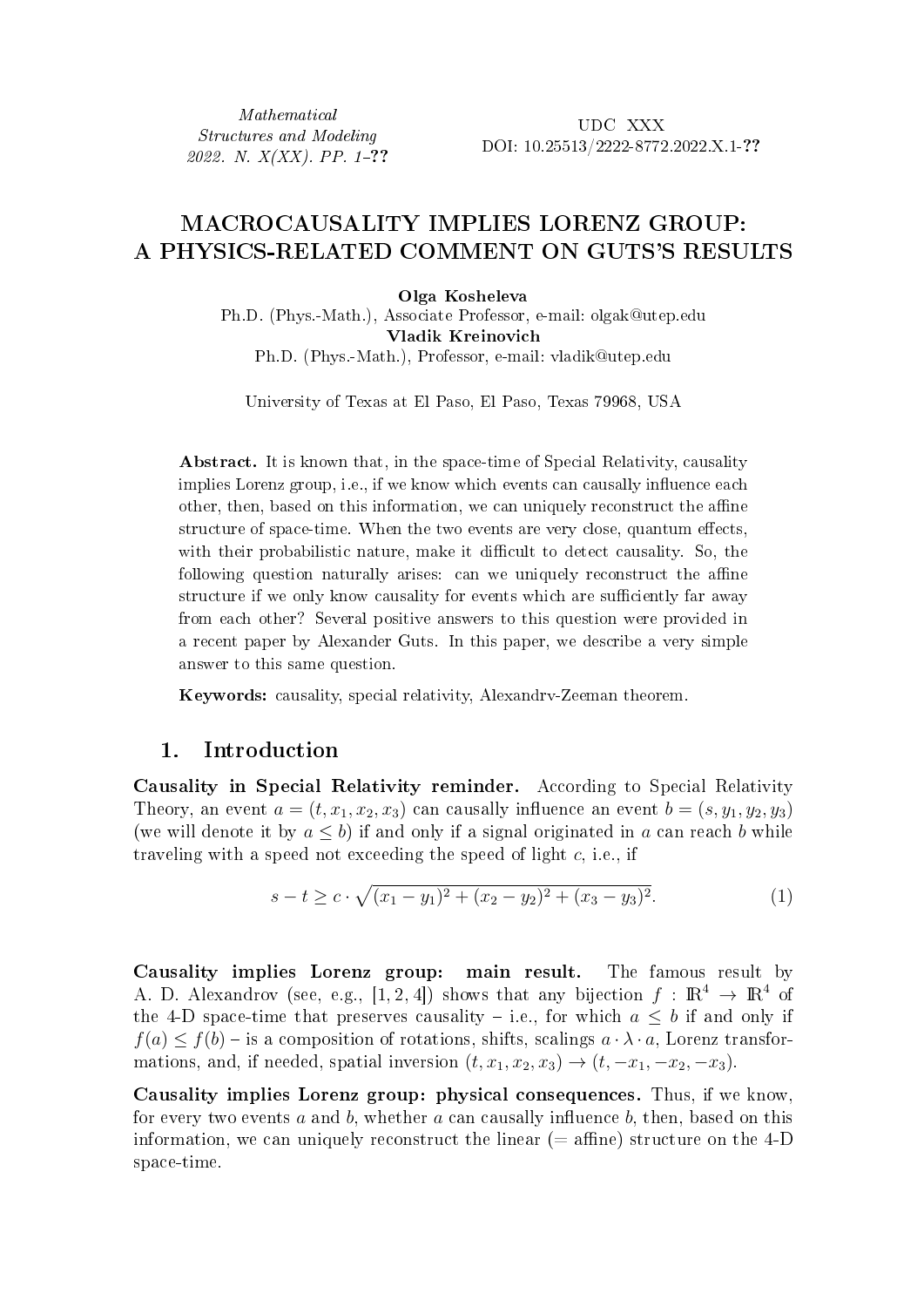Quantum effects lead to an additional complexity. A usual way to test a causal relation between the events is to make some change in  $a$  and observe the resulting effect in  $b$ . This can be done in a deterministic situation. However, when the events  $a$  and  $b$  are very close to each other, with microworld-size differences between their coordinates, then quantum effects prevail, the relation becomes probabilistic, and detecting causality becomes difficult. As a result, we can only observe causal relation when the event  $b$  is sufficiently far away from the event  $a$ .

Related natural question and Guts's answers. Can we still reconstruct the linear structure of space-time based on this observable (macro) causality?

This question was studies in a recent paper [3] by Alexander Guts that provides many positive answers to this question.

What we do in this paper. The main objective of this paper is to provide yet another positive answer – an answer that probably follows from Guts's results, but that is so simple that we believe it is worth describing.

#### 2. Analysis of the Problem and the Main Result

Let us be as general as possible – without abandoning simplicity. While our main interest is in the causal relation (1), we follow a natural mathematical tendency of formulating this result in the most general form – as long as this desire for generality does not make things more complicated.

So, instead of relation (1), let us consider any relation  $a \leq b$  that is described by a closed convex cone  $F: a \leq b$  if and only if  $b - a \in F$ .

Natural requirement on macrocausality relation. In addition to the "theoretical" causality relation  $a \leq b$ , we assume that there is also an additional observable (= macro) causality relation  $a \ll b$ . Of course, when we can observe that a causally influence b, this means that  $a \leq b$  in the theoretical sense as well, i.e., that  $a \ll b$ implies  $a \leq b$ .

If a observably influences  $b \ (a \ll b)$ , this means that b is sufficiently far away from a. Thus, if  $b \leq c$ , this means that c is even further from a than  $b -$  so we should also be able to detect that a influences c as well. In other words, if  $a \ll b$ and  $b \leq c$ , then  $a \ll c$ .

Finally, since we are considering a homogeneous space-time, it is reasonable to require that the macrocausality relation  $\ll$  if shift-invariant, i.e., that  $a \ll b$  implies  $a + c \ll b + c$ .

Now, we are ready to formulate our result.

Comment. To make this paper understandable to as many readers as possible, we add as many definitions as needed – even though they are most probably familiar to many readers.

**Definition 1.** Let  $R$  be a binary relation on a set  $S$ . We say that a bijection  $f: S \mapsto S$  preserves the relation R if for every  $a, b \in S$ , we have aRb if and only if  $f(a)Rf(b).$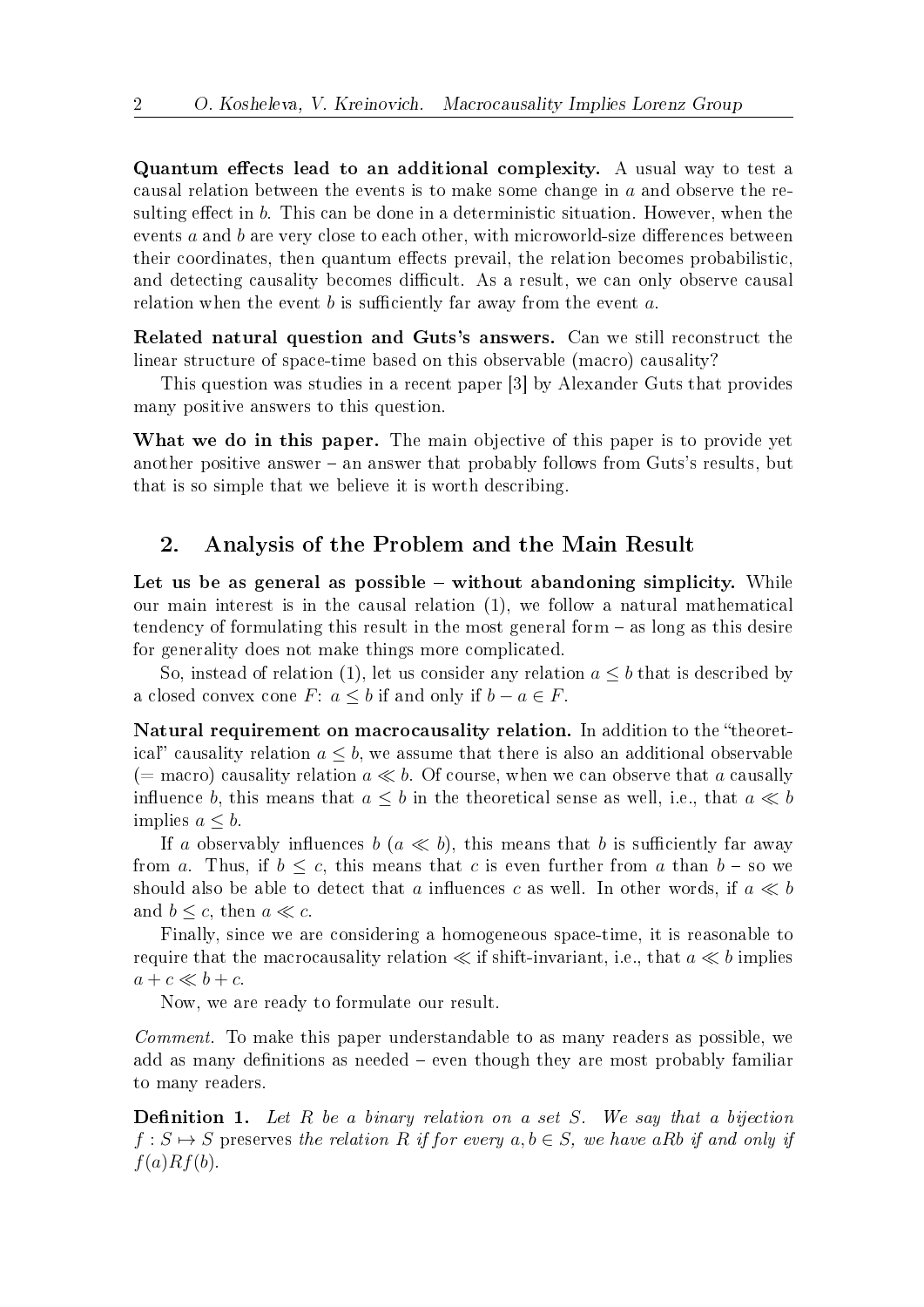**Definition 2.** A set  $S \subseteq \mathbb{R}^n$  is called a convex cone if for every two elements  $s_1, s_2 \in$ S and for every two non-negative real numbers  $c_1$  and  $c_2$ , the element  $c_1 \cdot s_1 + c_2 \cdot s_2$ also belongs to  $S$ .

**Proposition.** Let  $F \subseteq \mathbb{R}^n$  be a convex cone which is a closed set, let  $a \leq b$  mean  $b-a\in F$ , and let  $\ll b$ e a binary relation on  $\mathbb{R}^n$  that is satisfied by at least one pair  $(a_0, b_0)$  and that satisfies the following properties for all a, b, and c:

1. if 
$$
a \ll b
$$
, then  $a \leq b$ ;

- 2. if  $a \ll b$  and  $b \leq c$ , then  $a \ll c$ ; and
- 3. if  $a \ll b$ , then  $a + c \ll b + c$ .

Then every bijection that preserves  $\ll$  also preserve  $\lt$ .

**Conclusion.** For the case when  $\leq$  is the Special Relativity causality relation  $(1)$  and  $\ll$  is macrocausality, this result means that every bijection that preserves macrocausality is a composition of rotations, shifts, scalings, Lorenz transformations, and, if needed, spatial inversion.

Thus, even if we only know observable causality, we can still uniquely reconstruct linear structure on  $\mathbb{R}^n$ .

**Proof.** To prove the Proposition, let us show that the relation  $\leq$  can be described in terms of  $\ll$ , namely, that for all *b* and *c*:

$$
b \le c \Leftrightarrow \forall a \, (a \ll b \Rightarrow a \ll c). \tag{2}
$$

This will imply that any bijection that preserved  $\ll$  preserves  $\leq$  as well.

Indeed, the left-to-right part of (2) follows from the second property listed in the Proposition. So, to complete the proof, we need to prove the right-to-left implication. Indeed, let us assume that

$$
\forall a \left( a \ll b \Rightarrow a \ll c \right). \tag{3}
$$

Due to the third property (shift-invariance), we have  $a \ll b$  if and only if  $0 \ll$  $b-a$ , i.e., if and only if  $b-a \in M \stackrel{\text{def}}{=} \{c : 0 \ll c\}.$ 

We know that  $a_0 \ll b_0$ .

• Thus, due to shift-invariance, we have  $a_0 + (b - b_0) \ll b$ , and therefore, due to (3), we have

$$
a_0 + (b - b_0) \ll c.
$$

• Then, due to shift-invariance, we have  $a_0 + (b - b_0) + (b - c) \le b$  and therefore, due to (3), we have

$$
a_0 + (b - b_0) + (b - c) \ll c.
$$

• Then, due to shift-invariance, we have  $a_0 + (b - b_0) + 2(b - c) \le b$  and therefore, due to (3), we have

$$
a_0 + (b - b_0) + 2(b - c) \ll c,
$$

etc.